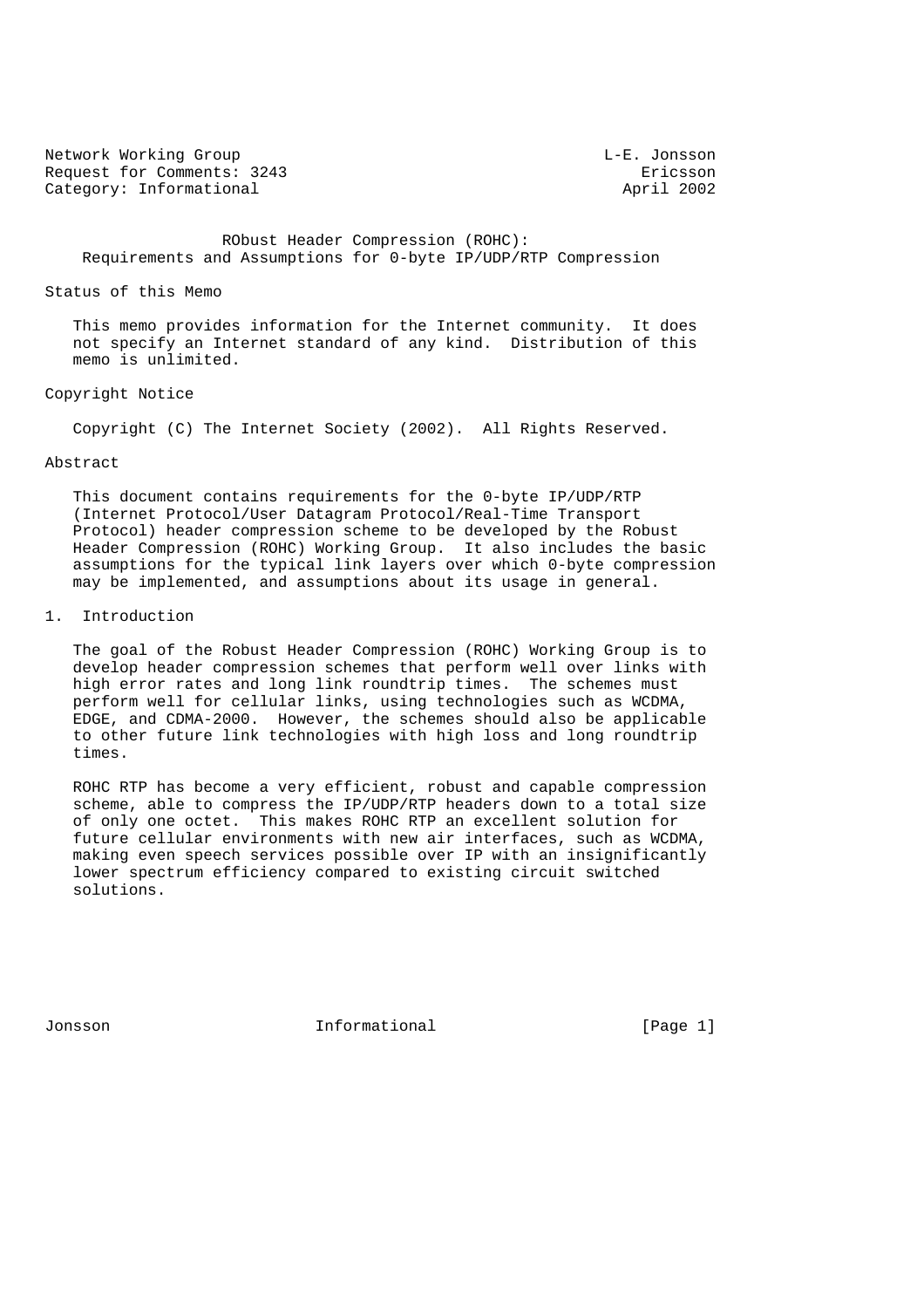However, all-IP cellular networks will also be built with already existing air interfaces such as GSM and IS-95, which are less flexible using radio bearers optimized for specific frame sizes matching the speech codecs used. This means that not a single octet of header can be added without switching to the next higher fixed packet size supported by the link, something which is obviously very costly. In the long term, this drawback should of course be eliminated with new, more flexible air interfaces, but in the short term it would be desirable if an efficiency comparable to the circuit switched case could also be achieved for already deployed speech codecs when used over the existing air interfaces. To achieve that, it must be possible to completely eliminate the headers for a majority of the packets during normal operation, and this is the purpose of 0-byte header compression. All functionality normally provided by the 1-octet header must then be provided by some other means, typically by utilizing functionality from the lower layer. It is important to remember that the purpose of 0-byte header compression is to provide optimal efficiency for applications matching the link layer characteristics, not efficiency in general.

 As a starting point for these requirements, the well-established requirements base developed in the ROHC WG has been used. From that, the requirements have evolved through input from the 3GPP2 community and from discussions within the WG.

2. Assumptions for the Applicability of 0-byte RTP Header Compression

 The purpose of 0-byte header compression is to provide optimal usage of certain links when the traffic pattern of a packet stream completely matches the characteristics of that link. There are no assumptions that only packet streams complying with that pattern will occur, but optimal efficiency cannot of course be provided when this is not the case.

 To make 0-byte header compression feasible, it is assumed that lower layers can provide the necessary functionality needed to replace the 1-octet headers and fulfill the requirements defined in section 3. An example is the synchronized nature of most cellular links, which can provide sequencing and timing information and make packet loss detection possible.

3. Requirements on 0-byte RTP Header Compression

 Since 0-byte header compression for ROHC IP/UDP/RTP is a variant of regular ROHC RTP compression [ROHC], these requirements are described as deltas to those defined in the regular RTP requirements [RTP-REQ]. For simplicity, this section is also separated into the same three subsections as the requirements in [RTP-REQ], where the first deals

Jonsson Informational [Page 2]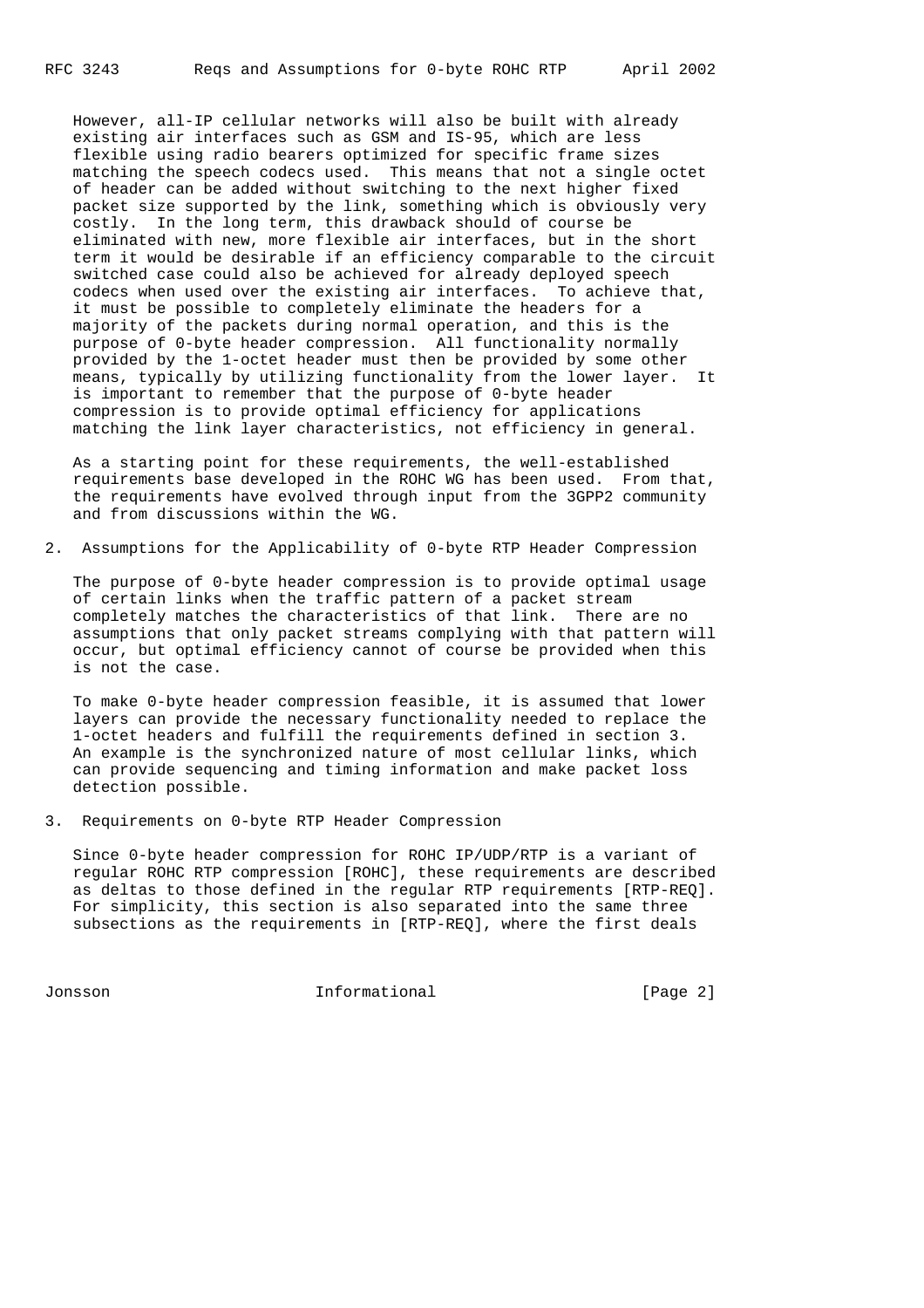with the impact of header compression on the rest of the Internet infrastructure, the second concerns the headers to be compressed, and the third covers efficiency and link technology related issues.

#### 3.1. Impact on Internet Infrastructure

 The meaning of header compression is in no way changed by the introduction of 0-byte header compression. No additional impact on the Internet infrastructure is thus allowed. The "Transparency" and "Ubiquity" requirements of [RTP-REQ, section 2.1] therefore also apply to 0-byte RTP compression without any modifications.

### 3.2. Supported Headers and Kinds of RTP Streams

 The 0-byte RTP compression scheme in general imposes the same requirements on supported headers and RTP streams as regular ROHC RTP [RTP-REQ, section 2.2]. However, there are some aspects regarding the "Genericity" and IPSEC requirements that should be noted.

 The "Genericity" requirement of [RTP-REQ] states that compression of headers of arbitrary RTP streams must be supported, and this is also true for the 0-byte compression scheme to the extent that it is not allowed to assume certain RTP behavior. However, as also stated in [RTP-REQ], this does not preclude optimizations for certain media types where the traffic pattern is known. For 0-byte RTP, this means that the scheme must be able to handle arbitrary RTP streams in order to fulfill the requirements of section 3.1. However, due to the typical characteristics of 0-byte compression, by requiring a traffic pattern that suits the link over which it is implemented to be able to compress down to 0-byte headers, it becomes optimized for applications with link-suited traffic patterns. For traffic that does not comply with the link properties, the scheme must automatically and immediately fall back to non-0-byte RTP compression and must not have any impact on the packet stream.

 Regarding IPSEC, it should be noted that 0-byte compression cannot be achieved if parts of the original headers are encrypted or carry randomly changing fields. IPSEC and 0-byte RTP header compression therefore do not go well together. If IPSEC is used and prevents 0 byte compression, the scheme must fall back to a less efficient compression that can handle all present header fields. Of course, this applies not only to IPSEC but to all cases where headers cannot be compressed down to 0-byte.

Jonsson Informational [Page 3]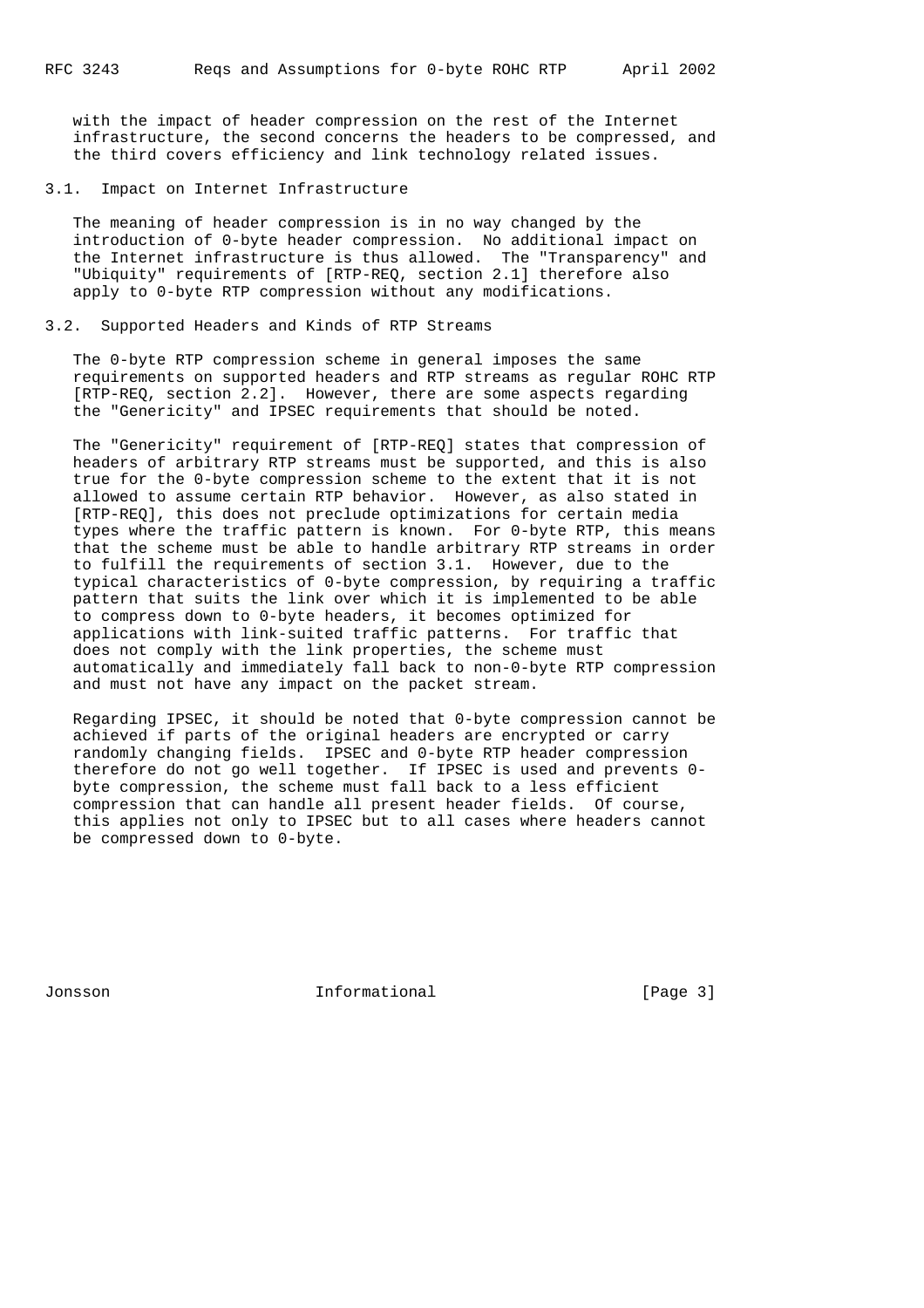## 3.3. Performance Issues

 All the performance requirements of [RTP-REQ] also apply to 0-byte RTP header compression, with the following additions and exceptions:

 - Performance/Spectral Efficiency: For packet streams with traffic patterns that match the characteristics of the link over which 0 byte header compression is implemented, the performance should be such that 0-byte header packets are generated during normal operation, most of the time. 0-byte headers would then replace most of the 1-octet headers used by regular ROHC RTP [ROHC].

 Justification: Spectrum efficiency is a primary goal. Studies have shown that for certain applications and link technologies, even a single octet of header may result in a significant decrease in spectrum efficiency, compared to existing circuit switched solutions.

 - Header Compression Coexistence: The scheme must fit into the ROHC framework together with other ROHC profiles.

 Justification: Implementation simplicity is an important issue and the 0-byte RTP compression scheme should therefore have as much as possible in common with the regular IP/UDP/RTP profile.

Unidirectional links: It is of less importance that the 0-byte header compression scheme be able to also work over unidirectional links.

 Justification: 0-byte header compression targets links that typically are bi-directional.

4. IANA Considerations

 A protocol which meets these requirements, e.g., [LLA], will require the IANA to assign various numbers. This document by itself, however, does not require any IANA involvement.

5. Security Considerations

 A protocol specified to meet these requirements, e.g., [LLA], may have a number of security aspects that need to be considered. This document by itself, however, does not add any security risks.

Jonsson Informational [Page 4]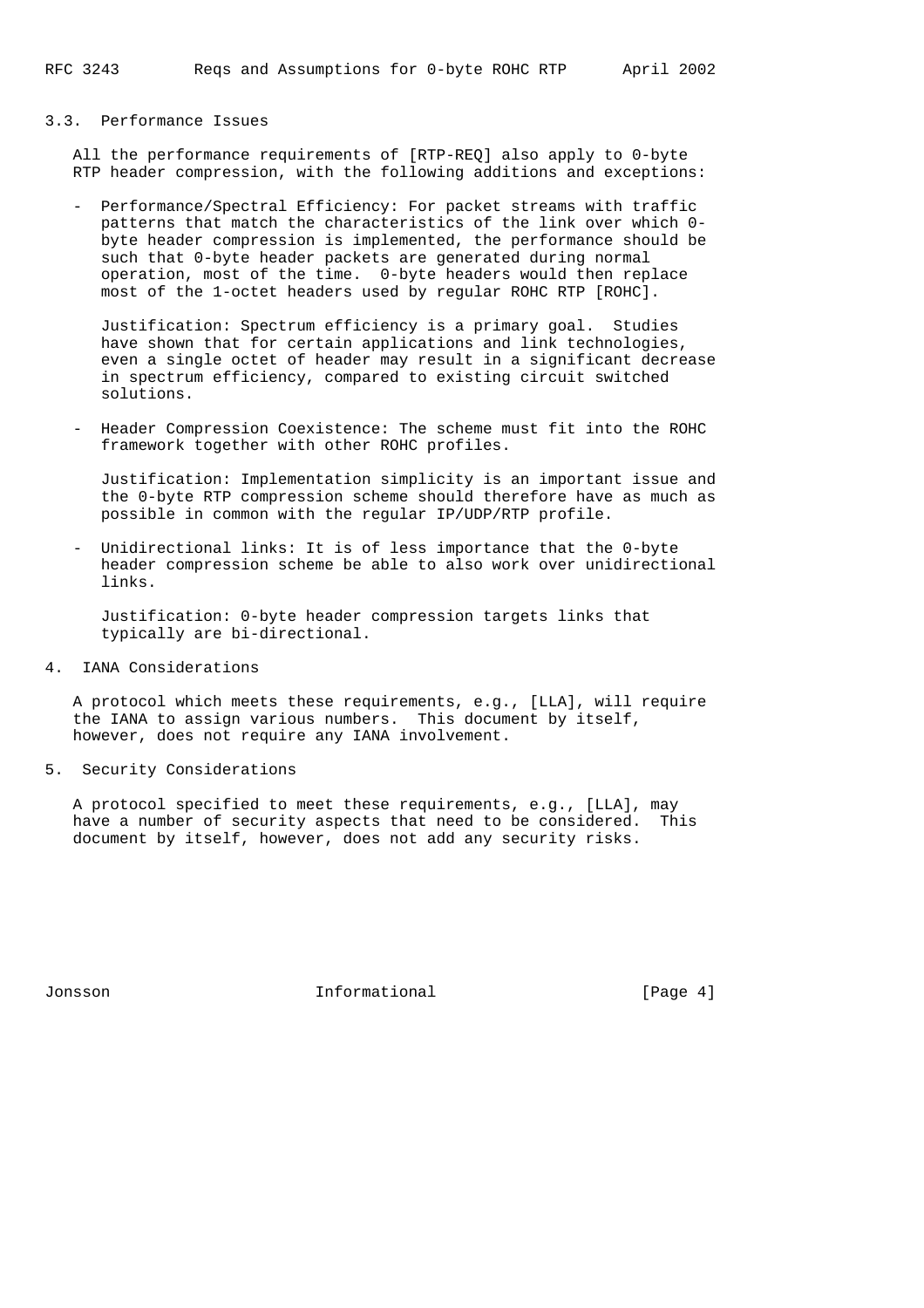# 6. References

- [RTP-REQ] Degermark, M., "Requirements for robust IP/UDP/RTP header compression", RFC 3096, July 2001.
- [ROHC] Bormann, C., Burmeister, C., Degermark, M., Fukushima, H., Hannu, H., Jonsson, L-E., Hakenberg, R., Koren, T., Le, K., Liu, Z., Martensson, A., Miyazaki, A., Svanbro, K., Wiebke, T., Yoshimura, T. and H. Zheng, "Robust Header Compression (ROHC)", RFC 3095, July 2001.
- [LLA] Jonsson, L-E. and G. Pelletier, "RObust Header Compression (ROHC): A Link-Layer Assisted Profile for IP/UDP/RTP", RFC 3242, April 2002.
- 7. Author's Address

 Lars-Erik Jonsson Ericsson AB Box 920 SE-971 28 Lulea Sweden

 Phone: +46 (920) 20 21 07 Fax: +46 (920) 20 20 99 EMail: lars-erik.jonsson@ericsson.com

Jonsson 101 Informational 101 Page 5]